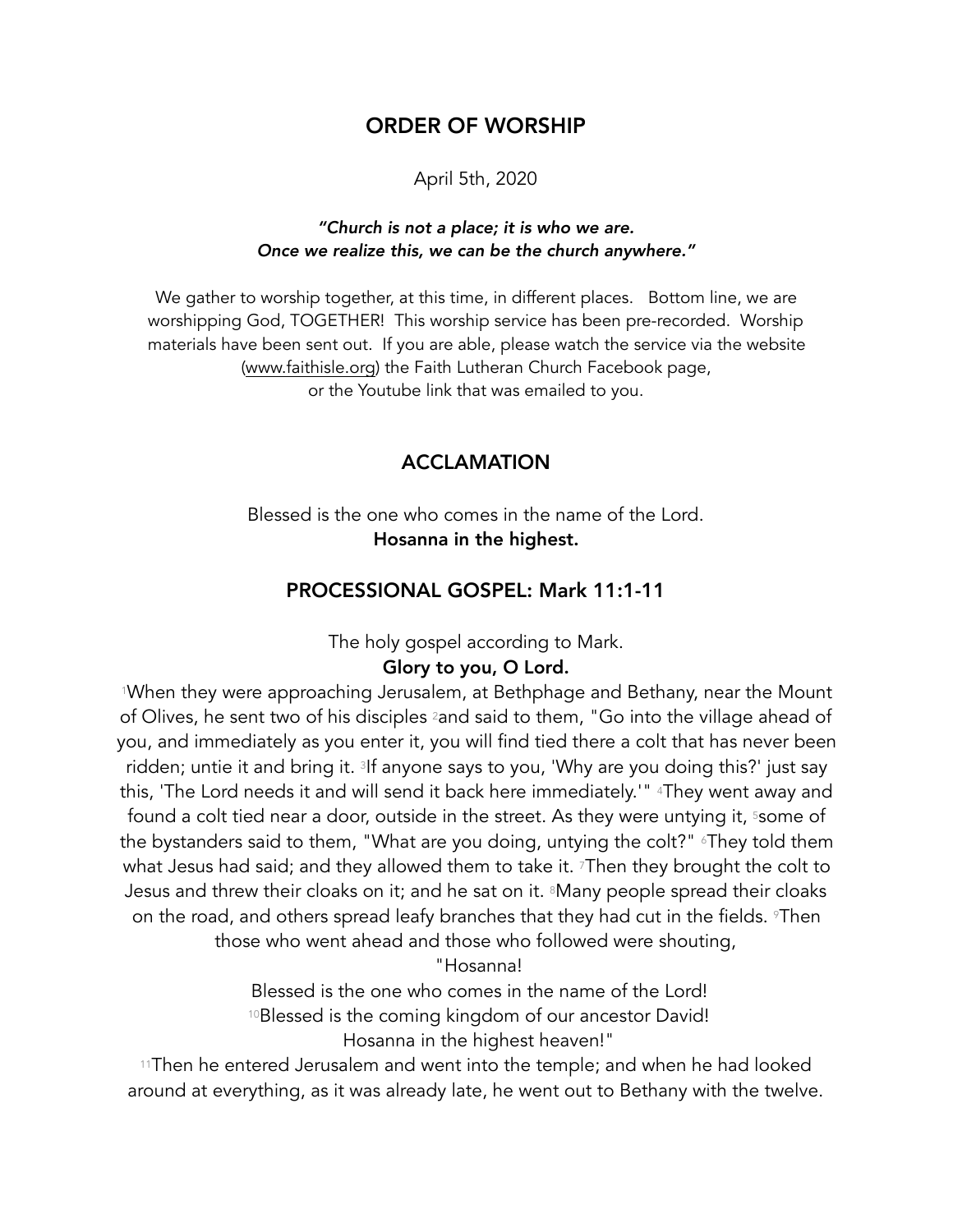The gospel of the Lord. Praise to you, O Christ.

# BLESSING OF PALMS

The Lord be with you. And also with you. Let us pray.

We praise you, O God,

for redeeming the world through our Savior Jesus Christ. Today he entered the holy city in triumph and was proclaimed messiah and king by those who spread garments and branches along his way. Bless these branches and those who carry them. Grant us grace to follow our Lord in the way of the cross, so that, joined to his death and resurrection, we enter into life with you; through the same Jesus Christ, who lives and reigns with you and the Holy Spirit, one God, now and forever.

#### Amen.

Let us go forth in peace, in the name of Christ. Amen.

# PROCESSIONAL SONG *All Glory, Laud, and Honor*

*Refrain* All glory, laud, and honor to you, redeemer, king, to whom the lips of children made sweet hosannas ring.

1 You are the king of Israel and David's royal Son, now in the Lord's name coming, our King and Blessed One. Refrain

3 The multitude of pilgrims with palms before you went; our praise and prayer and anthems before you we present. Refrain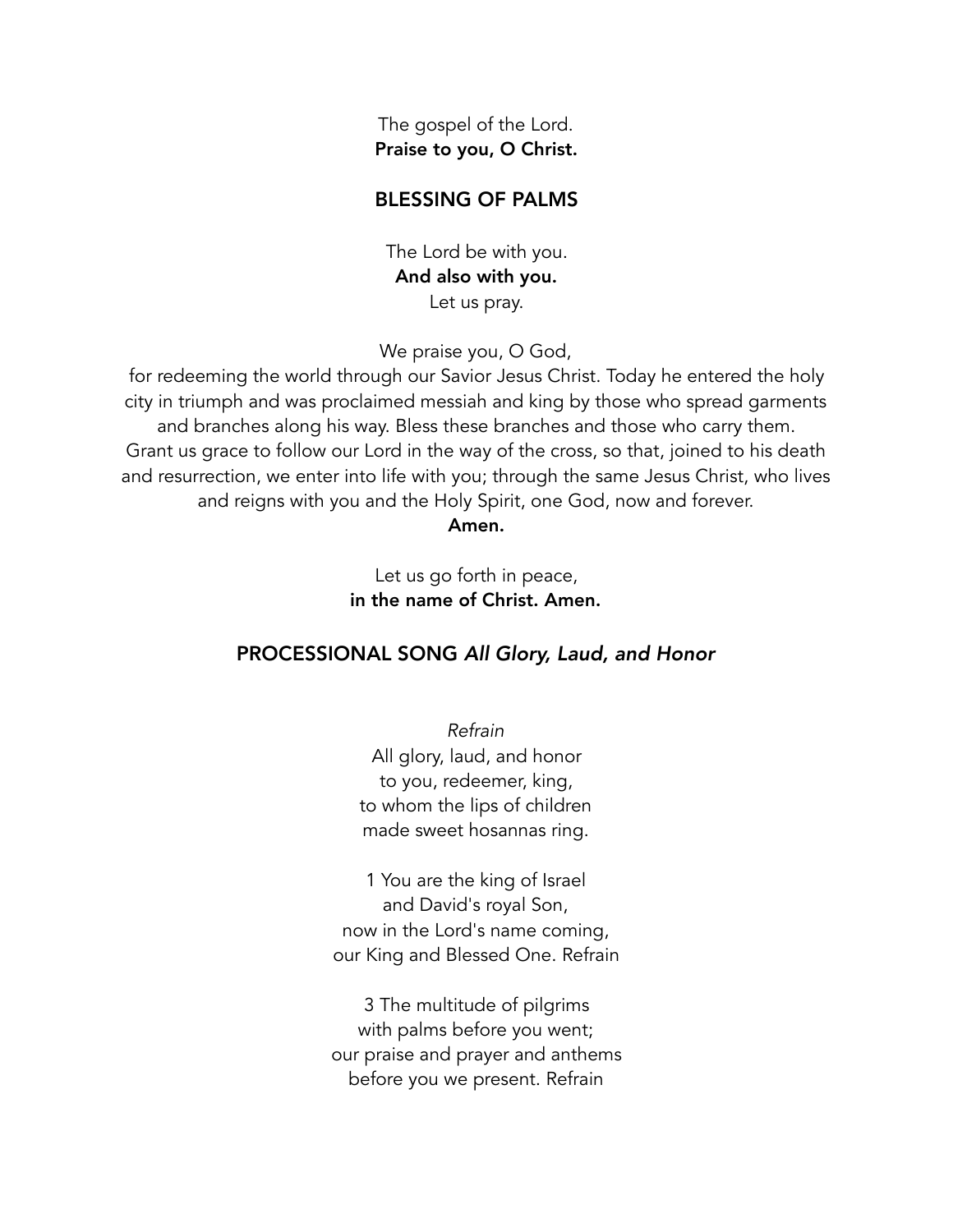5 Their praises you accepted; accept the prayers we bring, great author of all goodness, O good and gracious King. Refrain

## PRAYER OF THE DAY

As we now enter into the contemplation of the passion of our Lord Jesus Christ and meditate on the salvation of the world through his sufferings, death, burial, and resurrection, let us pray.

Everlasting God, in your endless love for the human race you sent our Lord Jesus Christ to take on our nature and to suffer death on the cross. In your mercy enable us to share in his obedience to your will and in the glorious victory of his resurrection, who lives and reigns with you and the Holy Spirit, one God, now and forever. Amen.

## **SCRIPTURE**

## Psalm: Psalm 118: 1-9, 14-29

1Give thanks to the Lord, for the I Lord is good; God's mercy endures forever. <sup>2</sup>Let Israel now declare, God's mercy endures forever." <sup>3</sup>Let the house of Aaron declare, God's mercy endures forever." 4Let those who fear the Lord declare, God's mercy endures forever." <sup>5</sup>In distress I called to the Lord, who answered by setting me free. 6The Lord is with me; I shall not fear; that can anyone do to me? 7The Lord is with me as my helper; will look in triumph on those who hate me. <sup>8</sup>It is better to take refuge in the Lord than to trust in mortals. <sup>9</sup>It is better to take refuge in the Lord than to trust in rulers.14The Lord is my strength and my song, and has become my salvation. <sup>15</sup>Shouts of rejoicing and salvation echo in the tents of the righteous: The right hand of the Lord acts valiantly. 16The right hand of the Lord is exalted! the right hand of the Lord acts valiantly!" 17I shall not die, but live, and declare the works of the Lord. 18The Lord indeed punished me sorely, but did not hand me over to death. <sup>19</sup>Open for me the gates of righteousness; I will enter them and give thanks to the Lord.20"This is the gate of the Lord; here the righteous may enter." 1I give thanks to you, for you have answered me and you have become my salvation. <sup>22</sup>The stone that the builders rejected has become the chief cornerstone. 23By the Lord has this been done; it is marvelous in our eyes. 24This is the day that the Lord has made; let us rejoice and be glad in it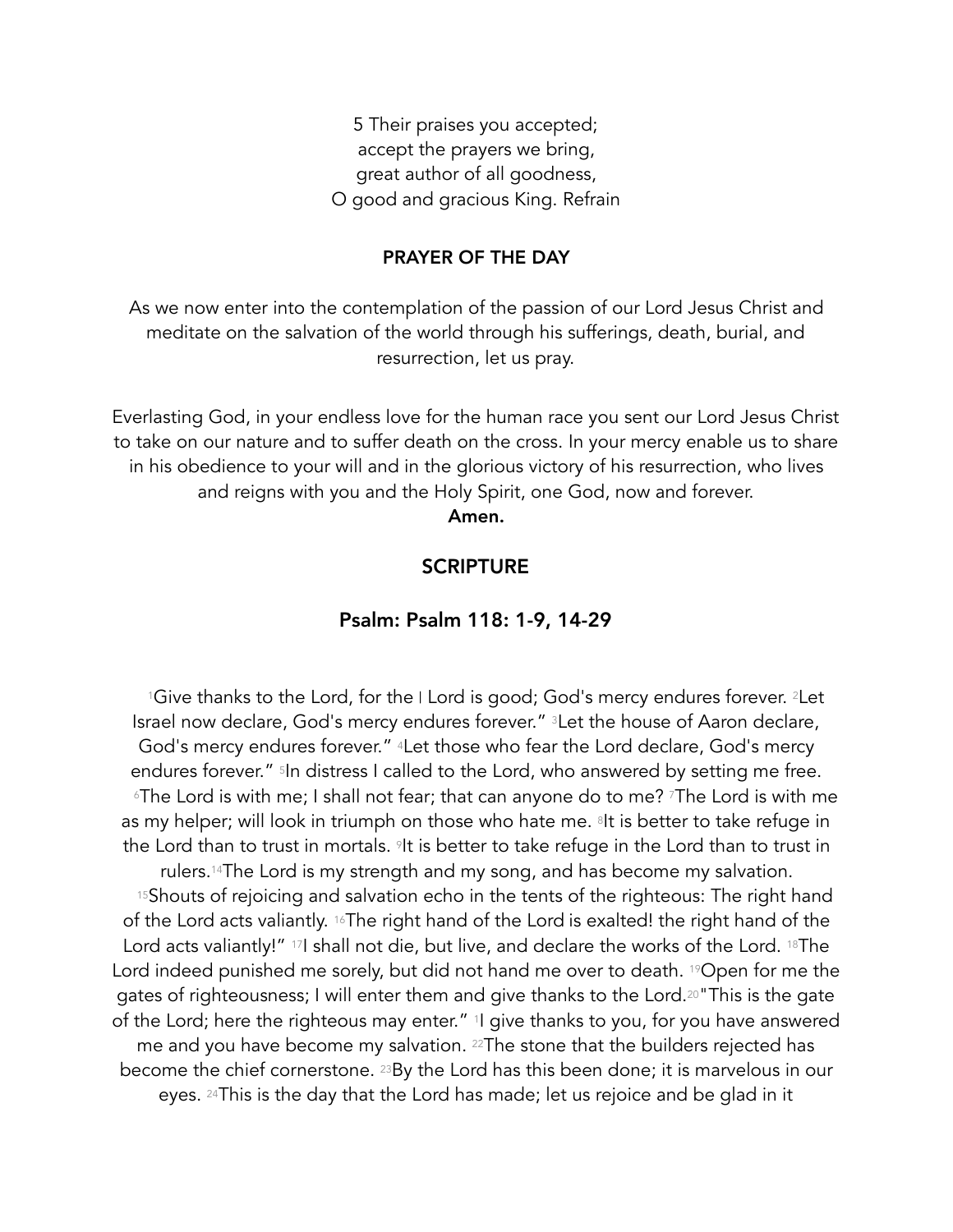25Hosanna! O Lord, save us! We pray to you, Lord, prosper our days! 26Blessed is the one who comes in the name of the Lord; We bless you from the house of the Lord. 27The Lord is God and has given us light. Form a procession with branches up to the corners of the altar. 28You are my God, and I will thank you; You are my God, and I will exalt you. <sup>29</sup> Give thanks to the Lord, for the Lord is good; God's mercy endures forever.

# Second Reading: Philippians 2:5-11

A reading from Philippians.

5Let the same mind be in you that was in Christ Jesus, 6who, though he was in the form of God, did not regard equality with God as something to be exploited, 7but emptied himself, taking the form of a slave, being born in human likeness. And being found in human form, 8he humbled himself and became obedient to the point of death—even death on a cross. 9Therefore God also highly exalted him and gave him the name that is above every name, 10so that at the name of Jesus every knee should bend, in heaven and on earth and under the earth, 11and every tongue should confess that Jesus Christ is Lord, to the glory of God the Father.

> Word of God, word of life. Thanks be to God.

# Gospel: Mark 14:3-9

The holy gospel according to Mark.

# Glory to you, O Lord.

3While he was at Bethany in the house of Simon the leper, as he sat at the table, a woman came with an alabaster jar of very costly ointment of nard, and she broke open the jar and poured the ointment on his head. 4But some were there who said to one another in anger, "Why was the ointment wasted in this way? 5For this ointment could have been sold for more than three hundred denarii, and the money given to the poor." And they scolded her. 6But Jesus said, "Let her alone; why do you trouble her? She has performed a good service for me. 7For you always have the poor with you, and you can show kindness to them whenever you wish; but you will not always have me. <sup>8</sup>She has done what she could; she has anointed my body beforehand for its burial. 9Truly I tell you, wherever the good news is proclaimed in the whole world, what she has done will be told in remembrance of her."

> The gospel of the Lord. Praise to you, O Christ.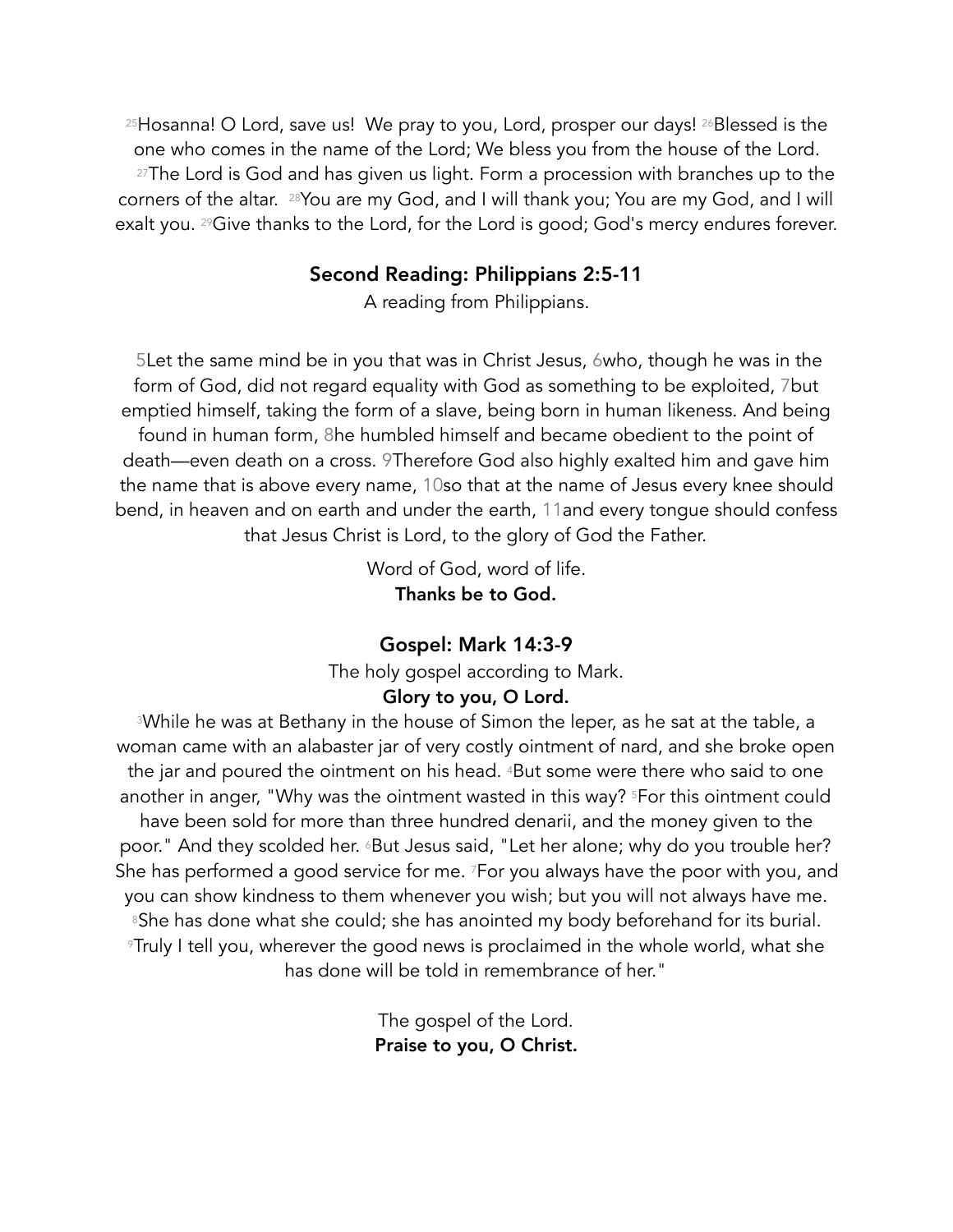#### MESSAGE

#### Hymn of the Day-*For All the Faithful Women* (ELW 419)

1 For all the faithful women who served in days of old, to you shall thanks be given; to all, their story told. They served with strength and gladness in tasks your wisdom gave. To you their lives bore witness, proclaimed your pow'r to save.

2 O God, for saints and servants, those named and those unknown, in whom through all the ages your light of glory shone, we offer glad thanksgiving and fervent prayer we raise that, faithful in your service, our lives may sing your praise.

Last

All praise to God the Father! All praise to Christ the Son! All praise to God the Spirit, who binds the church as one! With saints who went before us, with saints who witness still, we sing glad alleluias and strive to do your will.

#### CREED

I believe in God, the Father almighty, creator of heaven and earth. I believe in Jesus Christ, God's only Son, our Lord, who was conceived by the Holy Spirit,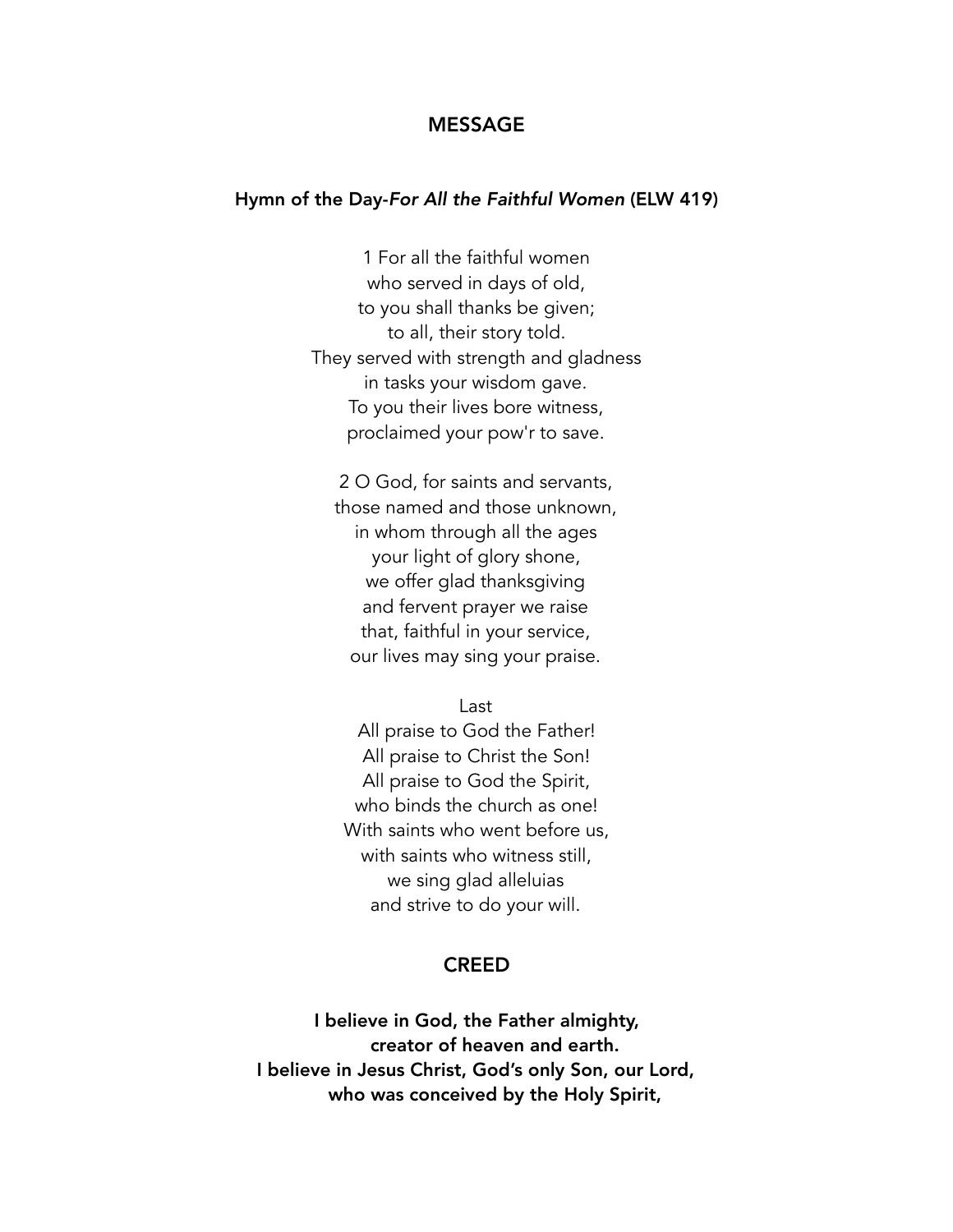born of the virgin Mary, suffered under Pontius Pilate, was crucified, died, and was buried; he descended to the dead.\* On the third day he rose again; he ascended into heaven, he is seated at the right hand of the Father, and he will come to judge the living and the dead. I believe in the Holy Spirit, the holy catholic church, the communion of saints, the forgiveness of sins, the resurrection of the body, and the life everlasting. Amen.

# PRAYERS OF INTERCESSION

Turning our hearts to God who is gracious and merciful, we pray for the church, the world, and all who are in need.

God of mercy, awaken your church to new proclamations of your faithfulness. By your Spirit, give us bold and joyful words to speak, that we sustain the weary with the message of your redemption. Hear us, O God.

#### Your mercy is great.

God of mercy, quiet the earth where it trembles and shakes. Protect vulnerable ecosystems, threatened habitats, and endangered species. Prosper the work of scientists, engineers, and researchers who find ways to restore creation to health and wholeness. Hear us, O God.

#### Your mercy is great.

God of mercy, drive away fear and anger that cause us to turn against one another. Give courage to leaders who seek liberation for the oppressed. Bring peace and hope to those who are in prison and those who face execution. Hear us, O God.

#### Your mercy is great.

God of mercy, send your saving help to all who suffer abuse, insult, discrimination, or contempt. Heal the wounded. Comfort the dying. Bring peace to those suffering chronic or terminal illness. Tend to all who cry out for relief especially those we name in our hearts. Hear us, O God.

Your mercy is great.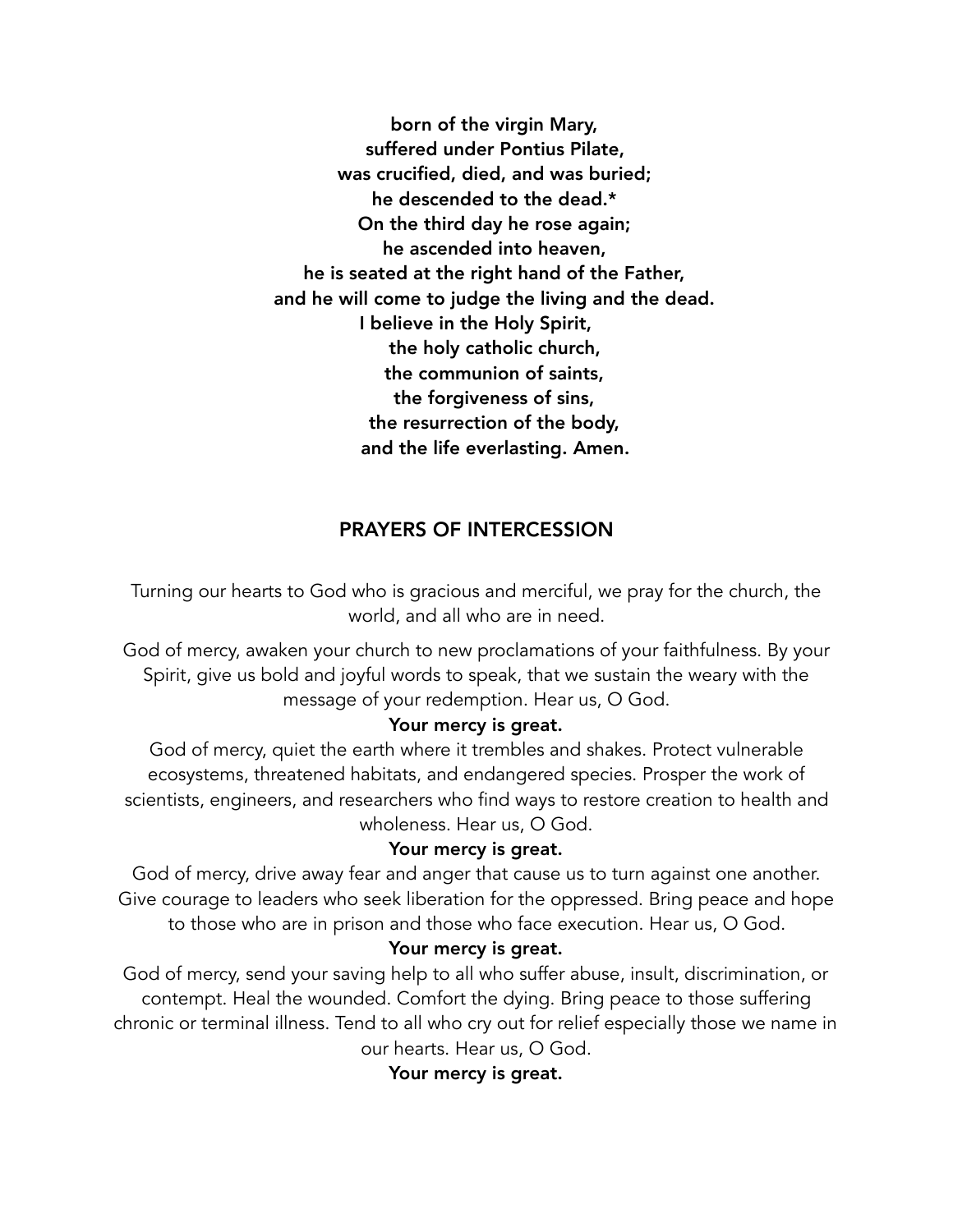God of mercy, we pray for all who will prepare and lead worship in this Holy Week. In all things, show us the ways that you call us to die to self, to live for you, and to give of ourselves for the sake of others. Hear us, O God.

## Your mercy is great.

God of mercy, when we breathe our last, you raise us to eternal life. With all your witnesses in heaven and on earth, let us boldly confess the name of Jesus Christ, our resurrection and our hope. Hear us, O God.

## Your mercy is great.

According to your steadfast love, O God, hear these and all our prayers as we commend them to you; through Christ our Lord.

Amen.

## LORD'S PRAYER

Gathered into one by the Holy Spirit, let us pray as Jesus taught us.

Our Father, who art in heaven, hallowed be thy name, thy kingdom come, thy will be done, on earth as it is in heaven. Give us this day our daily bread; and forgive us our trespasses, as we forgive those who trespass against us; and lead us not into temptation, but deliver us from evil. For thine is the kingdom, and the power, and the glory, forever and ever. Amen.

## BLESSING

Now is the acceptable time. Now is the day of salvation. Holy God, speaking, spoken, and inspiring,  $+$  bless you, unbind you, and send you in love and in peace. Amen.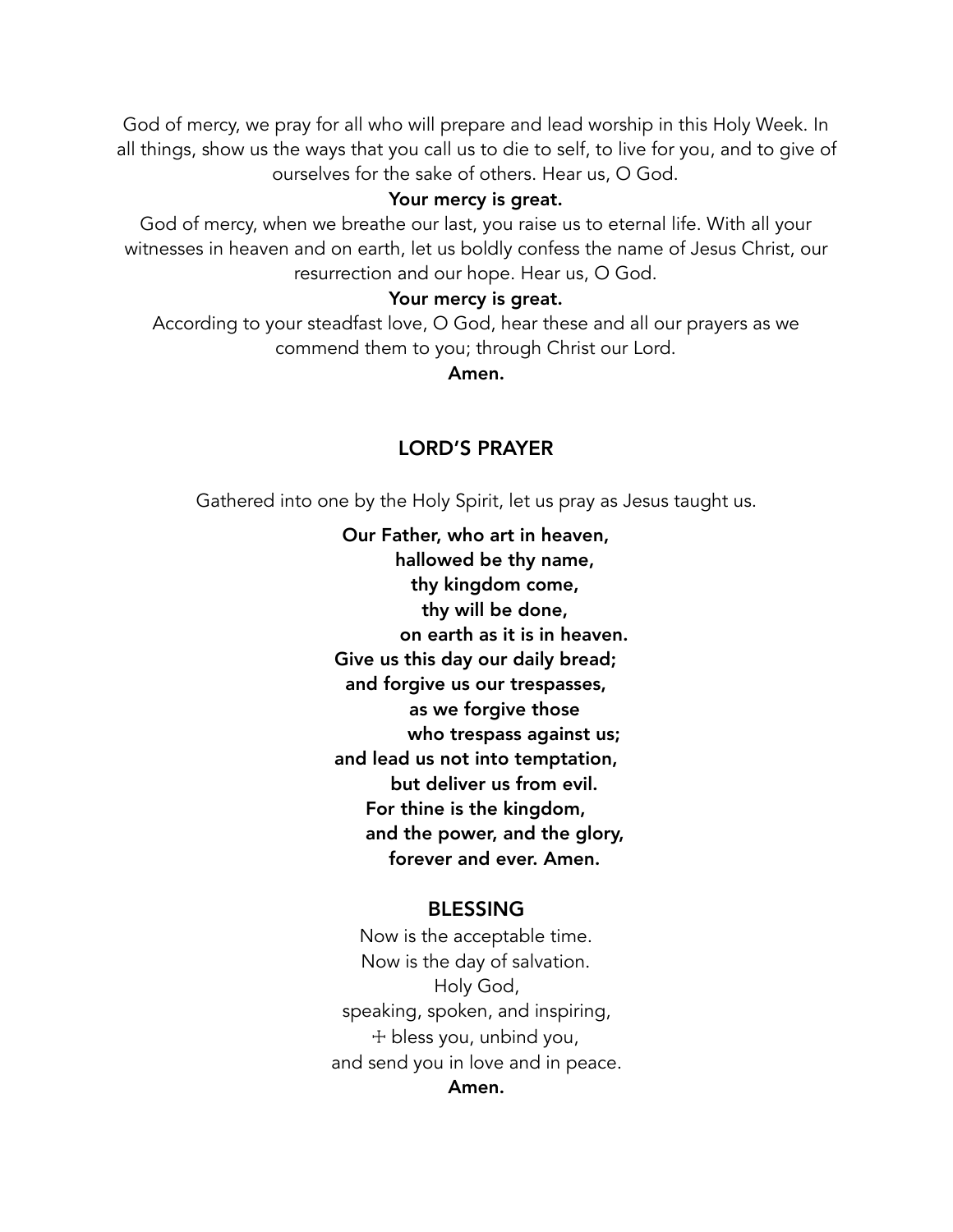# SENDING SONG *Prepare the Royal Highway* (ELW 264)

1 Prepare the royal highway; the King of kings is near! Let ev'ry hill and valley a level road appear! Then greet the King of glory, foretold in sacred story:

*Refrain* Hosanna to the Lord, for he fulfills God's word!

2 God's people, see him coming: your own eternal king! Palm branches strew before him! Spread garments! Shout and sing! God's promise will not fail you! No more shall doubt assail you! Refrain

3 Then fling the gates wide open to greet your promised king! Your king, yet ev'ry nation its tribute too may bring. All lands will bow before him; their voices join your singing: Refrain

4 His is no earthly kingdom; it comes from heav'n above. His rule is peace and freedom and justice, truth, and love. So let your praise be sounding for kindness so abounding: Refrain

## **DISMISSAL**

Go in peace. Share the good news.